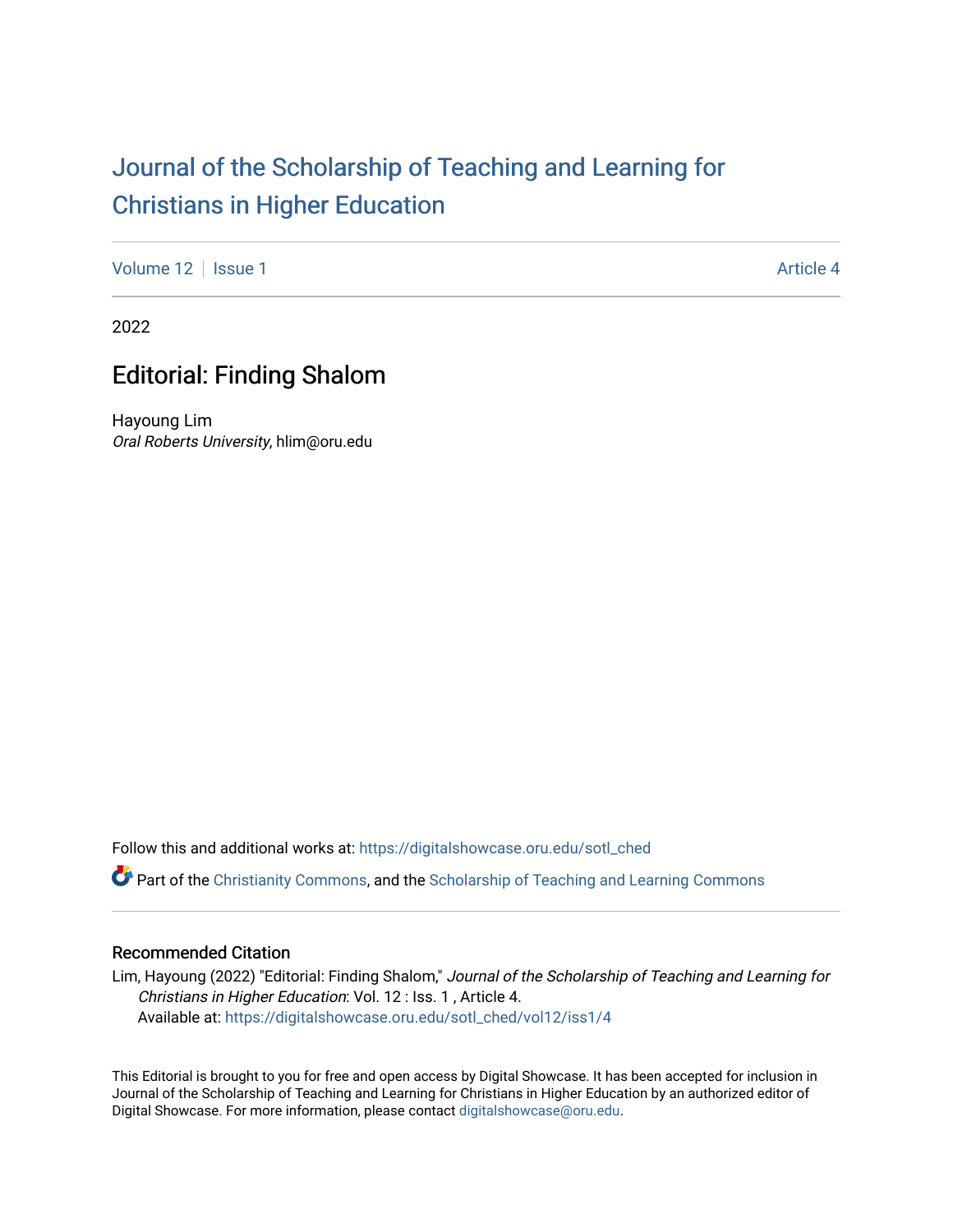# **EDITORIAL** FINDING SHALOM

Hayoung Lim

*T*he present editorial is based on the therapeutic moderations of "Finding Shalom, an interactive music-centered psychotherapy" that was presented April 1, 2022, at Oral Roberts University's 5th annual Healing Concert Series. By reading this editorial, each of you is not just a reader of *The Journal of Scholarship of Teaching and Learning for Christians in Higher Education*, but a client engaging with the human experience of self-compassion through music and text. So please set up a music listening device that can access and play the music recommended in this editorial as we journey through four main stages titled "Encounter," "Acceptance," "Self-Compassion," and finally "Shalom." Shalom, the Hebrew word for peace, is not simply the absence of war or chaos; it carries with it the connotation of completeness, perfection, contentment, and wholeness.

#### **Encounter**

Our first musical piece in the Encounter stage is "Arioso" (https:// youtu.be/fuolPPlv9lk) by J. S. Bach (2019). I invite you to actively listen to this piece of music (various arrangements are available on YouTube) as you look inwardly and meditate on the word "encounter." Let the music guide you and speak to you as you think about what encounter means to you. An encounter is defined as an unexpected or casual meeting with someone or something (Oxford English Dictionary, 2022). How interesting that sometimes the very person we've spent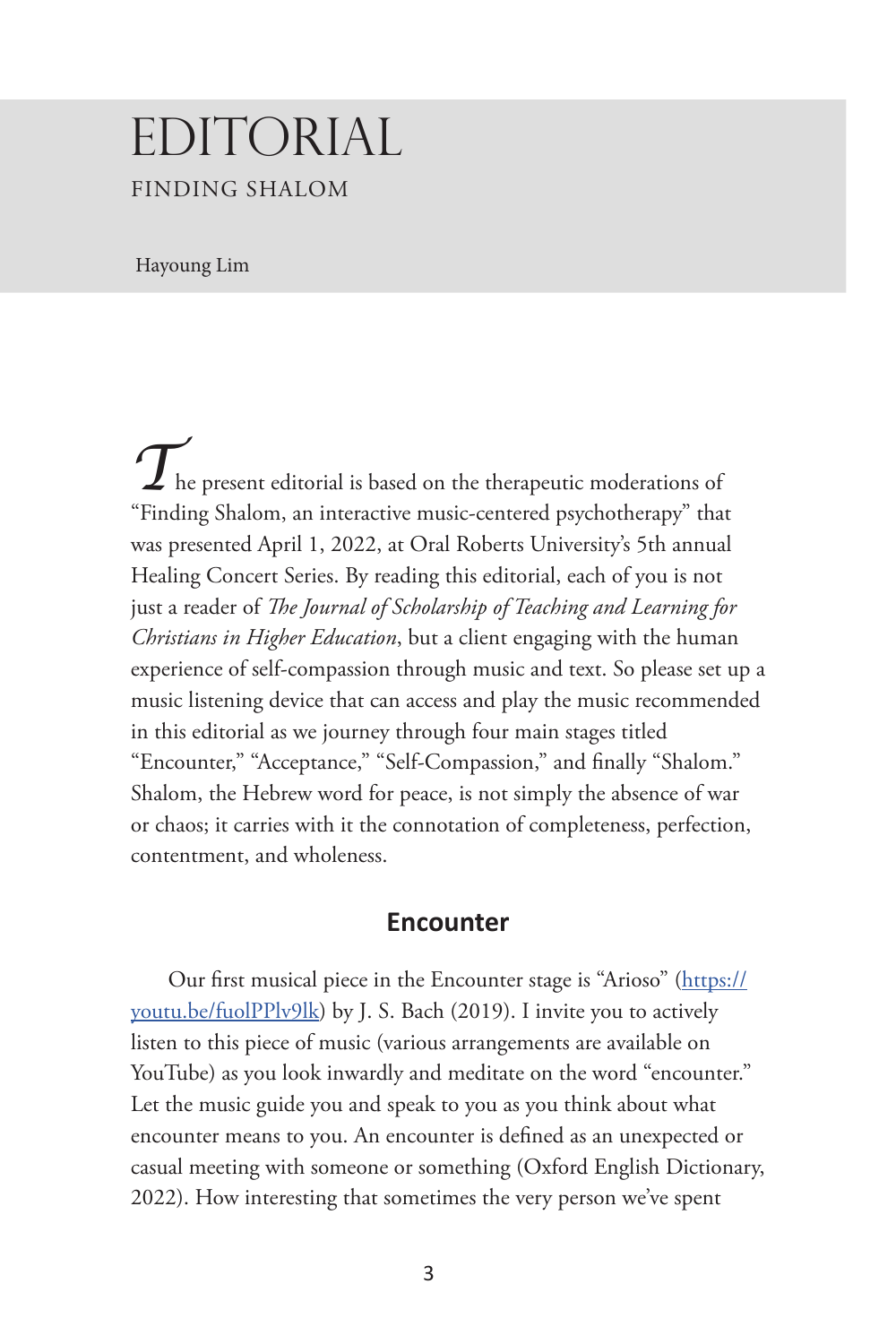the most time with can be the very person that we ignore the most … ourselves. In the busyness of life, it's so easy to lose sight of the very aspects of who we are. As you listen to this graceful piece by Bach, look inward and encounter the multifaceted layers of who you are—as if walking into a cathedral for the first time, looking all around and admiring the furnishings, glass windows, and every detail designed by the architect. We are God's creation, and he is the architect. Let us take this time to observe how he has created us—not in judgement or selfcriticism, but in stillness, admiration, and gratitude.

## **Acceptance**

Contentment does not come from everything going our way. Contentment comes from accepting who we are and being satisfied with what we have. Likewise, contentment and acceptance are the compass points to finding our peace, our Shalom. While listening to another piece composed by J. S. Bach, "Air on the G String" (2009) (https://youtu.be/U7RYSQvrUrc), allow the music to serve as a selfreflective mirror where we whisper to ourselves this mindful poem by David Whyte (2021).

#### Enough

Enough. These few words are enough. If not these words, this breath. If not this breath, this sitting here.

This opening to life we have refused again and again until now.

Until now.

Another musical excerpt representing acceptance is titled "Après un Rève" (https://youtu.be/E6IPF3JzJsw) by Gabriel Faure (2020).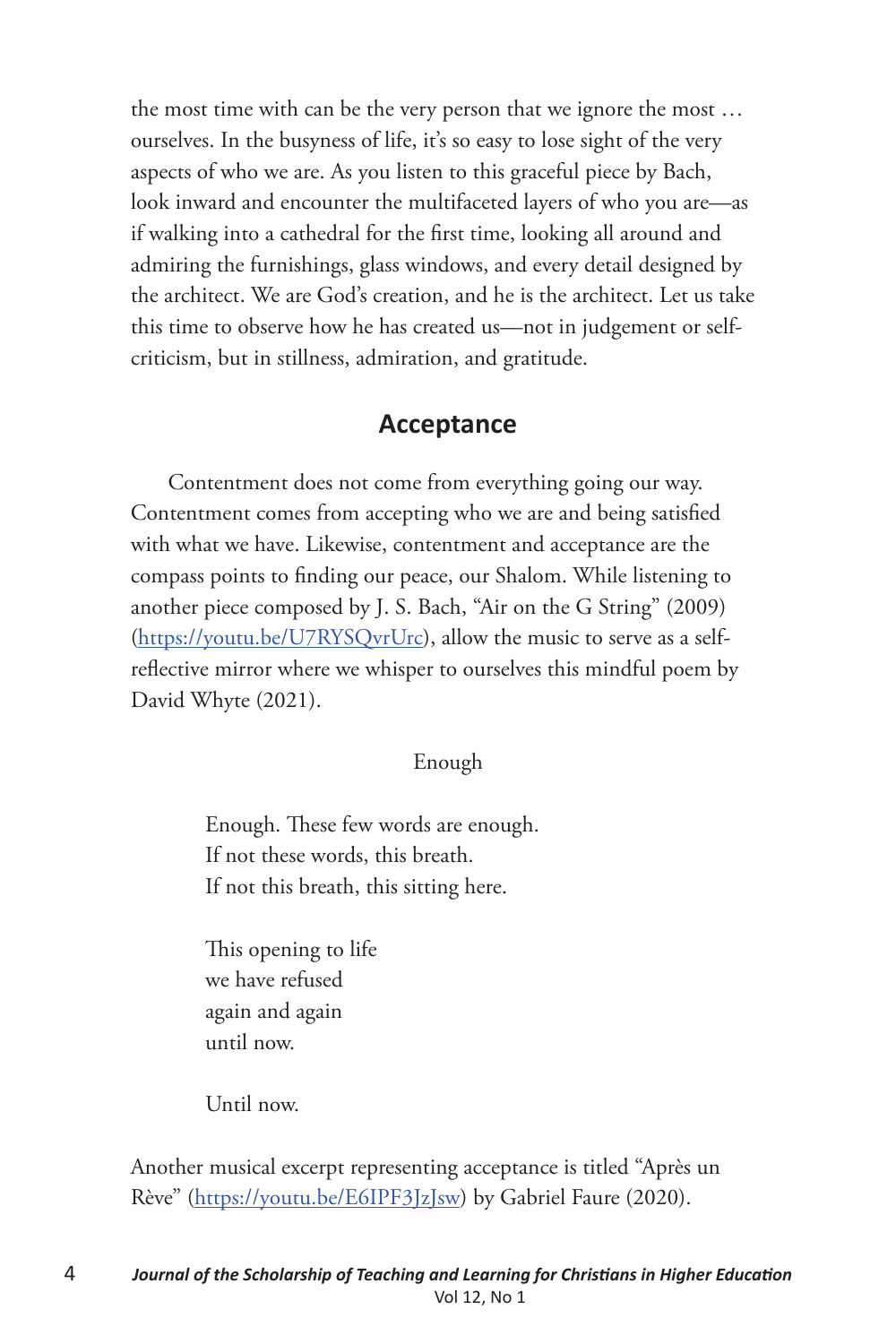| Dans un sommeil que charmait ton        | In sleep made sweet by a vision of     |
|-----------------------------------------|----------------------------------------|
| image                                   | you                                    |
| Je rêvais le bonheur, ardent mirage,    | I dreamed of happiness, fervent        |
| Tes yeux étaient plus doux, ta voix     | illusion,                              |
| pure et sonore,                         | Your eyes were softer, your voice pure |
| Tu rayonnais comme un ciel éclairé      | and ringing,                           |
| par l'aurore;                           | You shone like a sky that was lit by   |
| Tu m'appelais et je quittais la terre   | the dawn;                              |
| Pour m'enfuir avec toi vers la          | You called me and I departed the       |
| lumière,                                | earth                                  |
| Les cieux pour nous entr'ouvraient      | To flee with you toward the light,     |
| leurs nues,                             | The heavens parted their clouds for    |
| Splendeurs inconnues, lueurs divines    | us,                                    |
| entrevues.                              | We glimpsed unknown splendours,        |
| Hélas! hélas, triste réveil des songes, | celestial fires.                       |
| Je t'appelle, ô nuit, rends-moi tes     | Alas, alas, sad awakening from         |
| mensonges;                              | dreams!                                |
| Reviens, reviens, radieuse,             | I summon you, O night, give me         |
| Reviens, ô nuit mystérieuse!            | back your delusions;                   |
|                                         | Return, return in radiance,            |
|                                         | Return, O mysterious night!            |
|                                         | (Johnson & Stokes, 2000)               |

## **Self-Compassion**

Thus far, music has guided us into a journey of encountering ourselves, accepting, and now let's practice self-compassion. Dr. Kristen Neff (2022, n.p.) wrote the following:

Self-compassion involves acting the same way [feeling moved by others' suffering] towards yourself when you are having a difficult time, fail, or notice something you don't like about yourself. Instead of just ignoring your pain with a "stiff upper lip" mentality, you stop to tell yourself "This is really difficult right now; how can I comfort and care for myself in this moment?"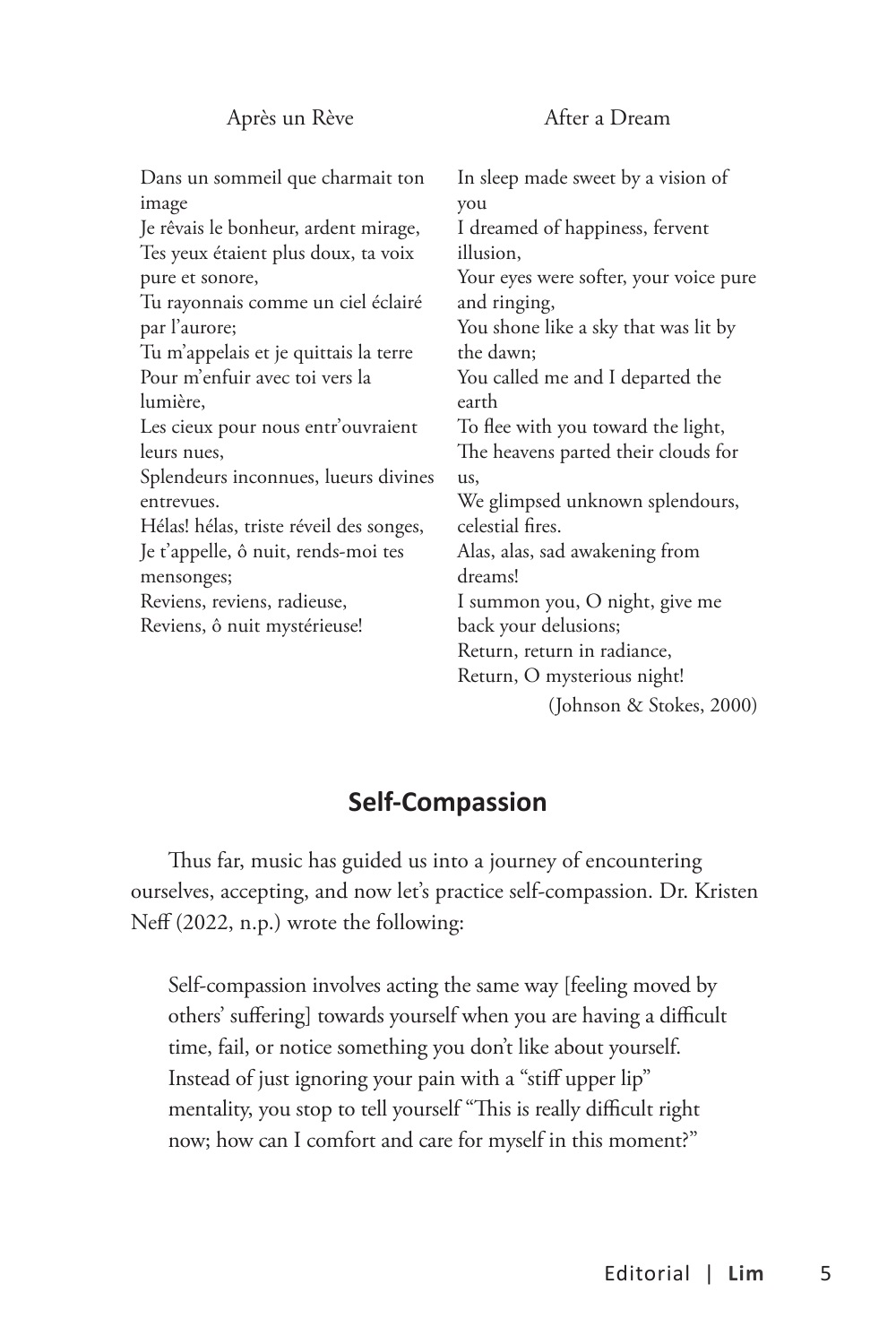Self-compassion is not self-pity. It is not self-indulgence. It is not even self-esteem. Self-compassion is a practice that is exercised when we choose self-kindness over self-criticism, engaging with common humanity rather than turning to isolation, and being mindful rather than over-identifying in our shortcomings.

At this time, we invite you into a moment of vulnerability, recognizing areas where we have chosen self-criticism or judgment rather than self-compassion. As we choose to make ourselves vulnerable, we are removing the walls we put within ourselves, stripping ourselves of disguises and engaging with the purity of vulnerability. It is only until we are fully vulnerable that we are ready to accept help, compassion, and kindness. For our next piece, listen to a vocal performance of the song "Ave Maria" (https://youtu.be/8NyIcCrPnuk) by 16th century Italian composer Giulio Caccini to embrace your own vulnerability and receive a musical representation of self-compassion.

### **Shalom**

The last piece in finding Shalom is titled "Through the Years" (https://music.youtube.com/ watch?v=EI7wViL2t4s&list=RDAMVMEI7wViL2t4s). It captures the essence of unconditional and steadfast love through the ups and downs of life. Listen to the music as you read the lyrics, which are a part of the music video link above. Two of the five verses of the song are as follows:

Through the years, you've never let me down You turned my life around The sweetest days I've found, I've found with you Through the years, I've never been afraid I've loved the life we've made And I'm so glad I stayed right here with you Through the years

Through the years, when everything went wrong Together we were strong I know that I belong right here with you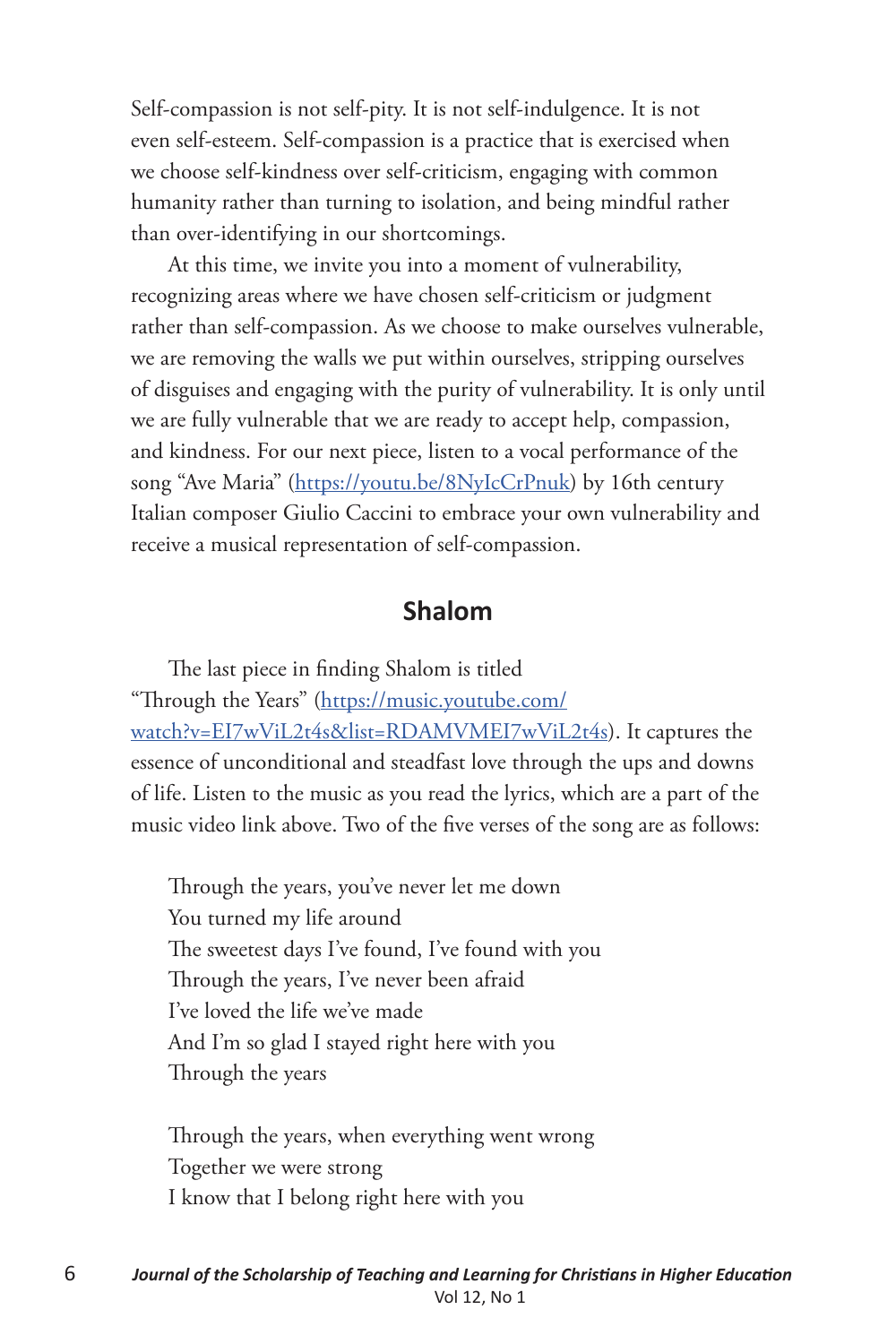Through the years, I've never had a doubt We'd always work things out I've learned what life's about by loving you Through the years

Lamentations 3:22–23 (ESV) conveys a similar message: "The steadfast love of the Lord never ceases; his mercies never come to an end; they are new every morning; great is your faithfulness." It is in God where we find unconditional love; he is our hymn of love, our life song. As we listen to this last song, allow this song to wash over you as we meditate on God's everlasting love, the Prince of Peace, our Shalom.

I would sincerely hope every reader of *The Journal of Scholarship of Teaching and Learning for Christians in Higher Education* will find "Shalom" in Christ all together.

#### **REFERENCES**

Bach, J. S. (2019). *Arioso* [Video]. YouTube. https://www.youtube.com/ watch?v=fuolPPlv9lk

Bach, J. S. (2009). *Air on a G string* [Video]. YouTube. https://www.youtube.com/ watch?v=U7RYSQvrUrc&list=PL3DDB1D6B16739E9F

- Caccini, G. (2021). *Ave Maria* [Video]. YouTube. https://www.youtube. com/watch?v=8NyIcCrPnuk
- Faure, G. (2020). *Après un rève* [Video]. YouTube. https://www.youtube. com/watch?v=E6IPF3JzJsw
- Johnson, G., & Stokes, R. (2000). *A French Song Companion*. Oxford University Press.
- Neff, K. (2020, July 9). *Definition of self-compassion*. Self-Compassion. https://self-compassion.org/the-three-elements-of-self-compassion-2/
- Oxford English Dictionary. (2022, March) "encounter, n. 1." *OED Online*. Oxford University Press.

Rogers, K. (2020).*Through the years* [Video]. YouTube Music. https://music.youtube.com/ watch?v=EI7wViL2t4s&list=RDAMVMEI7wViL2t4s